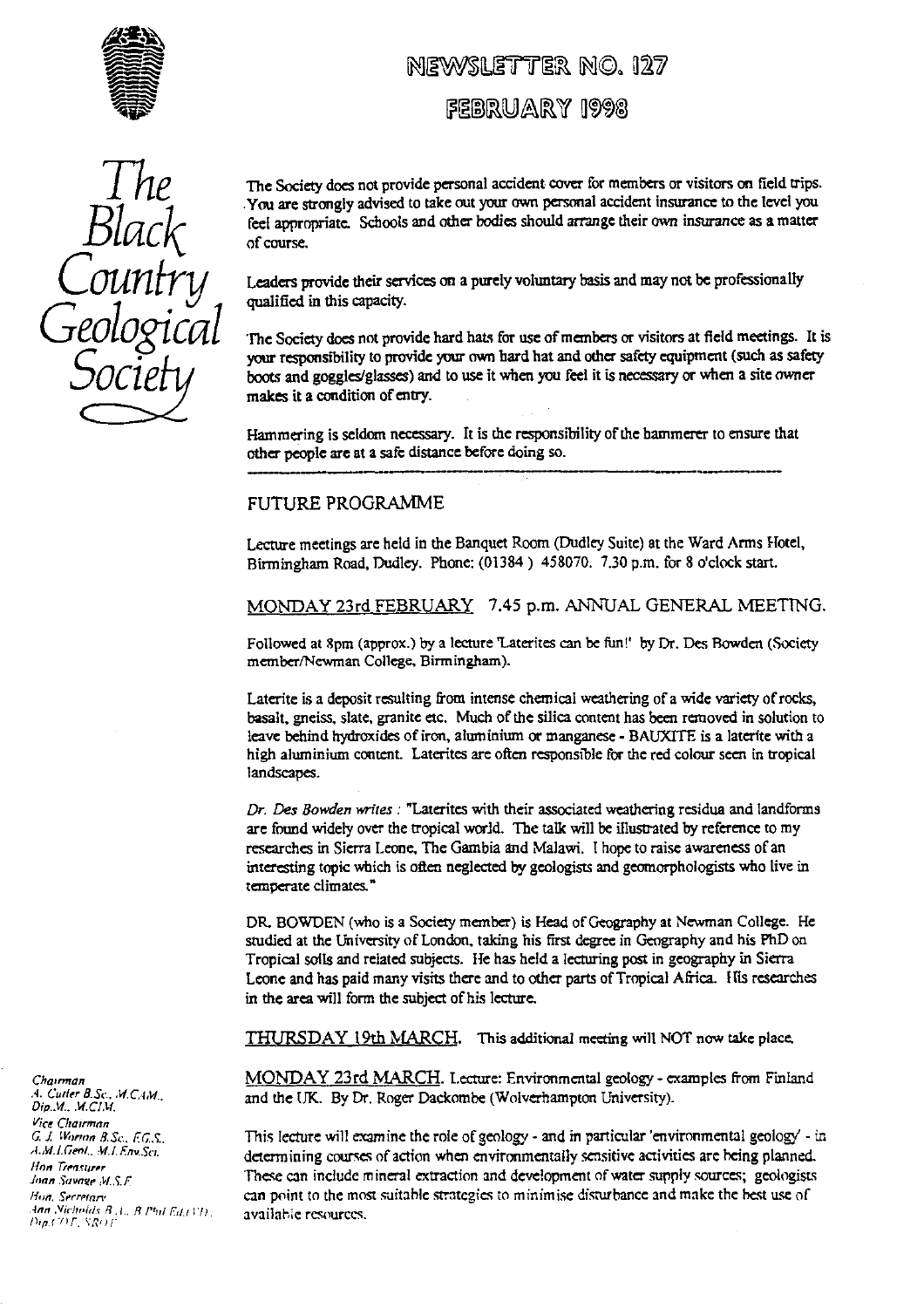Dr. Dackombe has considerable experience of Finland and will contrast geological environmental problems there with those in the U.K. The two areas have significantly different geology: there are great differences in climate, in the countries' latitude, and in surface terrain, and these lead to different solutions to their environmental problems.

DR. ROGER DACKOMBE is Senior Lecturer in Environmental Science at Wolverhampton University and he is also involved in running post-graduate MSc courses on environmental geology in Finland and Hungary, to which countries he pays regular visits. His geological interests are Quaternary Sediments and Applied Engineering Geology, while his particular research interest is in the Isle of Man. He has researched glacial sediments and till sequences in the IOM, he is Geological Consultant to the Manx Government for environmental questions, and works with archaeologists from Liverpool University studying Manx archaeology in its geological context.

*This lecture is the one scheduled for January 1997* which *had to be postponed because of illness.*

FRIDAY 27th MARCH (10 am to 8 pm) and SATURDAY 28th MARCH (10 am to 6 pm.) at The Natural Histo**ry** Museum, Cromwell Road, London SW7 SBD London. The Fossil Roadshow organised **jointly** by the BBC and the Natural History Museum.

Do you have fossils in your collection that you are unable to idemtify? Would you like to know more about their scientific significance? Have you fo**un**d interesting fossils you wish to discuss with the experts? This is a two day televised event at the Natural History Museum where you can meet the **experts** who will try to identify your fossils. The Natural History museum also hopes to hold refevant fectures during the roadshow. There is no charge to attend the roadshow. The Museum is offering a special concessionary rate if you wish to look around the rest of the museum. If you have unusual fossils and interesting stories Sarah Fisher would love to hear from you before the event. Contact her on 0181 752 4915 or write to her at the Fossil Roadshow, Room 4150, BBC White City, 201 Wood Lane, London W12 7TS.

**SUNDAY** 29th MARCH. In conjunction with Discover Dudley Day, the Great Bug Hunt is to be held at Wrens Nest. Probably starting at 10 am, BCGS members are urgently needed to help the public find and identify fossils. Volunteers please give your names to Graham Wo**rt**on who will publicise arrangements.

MONDAY 27th APRIL. Lecture 'Hidden secrets of some Carboniferous Corals' by Dr. John Nudds (Manchester Museum).

This lecture looks at some common species of corals of the Carboniferous period, and in particular at morphological features and variations that occurred in them. It will show that these variations can reveal a wealth of information about the environment, palaeogeogsaphy and even the astronomy of the times when they were growing. The lecture will also illustrate rejuvenescence (i.e. how a species can evolve 'backwards to a less-developed form), diurnal growth lines, micr**ostructur**e, and other unusual features which can be seen by microscopic examination of these corals.

DR. NUODS graduated at Nottingham University then obtained his PhD at Durham studying Carboniferous rugose coals. This was followed by a 3 years Fellowship at Trinity **Co**llege Dublin, staying in Ireland for a further 8 years, latterly as Curator of TCD Geological Museum. Currently he is Keeper of Geology at Machester University Museum, and is also Chairman of the Geological Curators Group.

SUNDAY 10th MAY - Field meeting to Shropshire to study the Cambrian and Ordovician strata. Leader: Dr. Paul Smith (Birmingham University).

Paul Smith led a **field** meeting for us last year looking at Silurian strata in Shropshire, and this meeting will complement it by studying Cambrian and Ordovician rocks around Church Stretton and also the well-known section along the River Onny near Craven Arms.

MEET 10.30 a.m. at the main car park in Church Stretton (GR: 453936). When travelling along the A49 Ludlow-Shrewsbury road, turn into Church Stretton at the traffic lights. After 200 yards turn left into the car park.

Site to be visited will probably include:

- \* Comley Quarry (GR 484964) a classic site near Church Stretton for the Lower Comley Sandstone and Limestone (Lower Cambrian).
- \* Hope Bawdier unconformity (GR 474294) with Harnage Shales (Ordovician) resting unconformably on Uriconian Volcanics (Precambrian).
- Alternata Limestone (Ordovician) at Chatwall (GR 514975).
- \* Onny Valley section (GR 429852 to 411861) showing a spectacular sequence of Ordovician strata exposed along the River Onny for a distance of over a mile.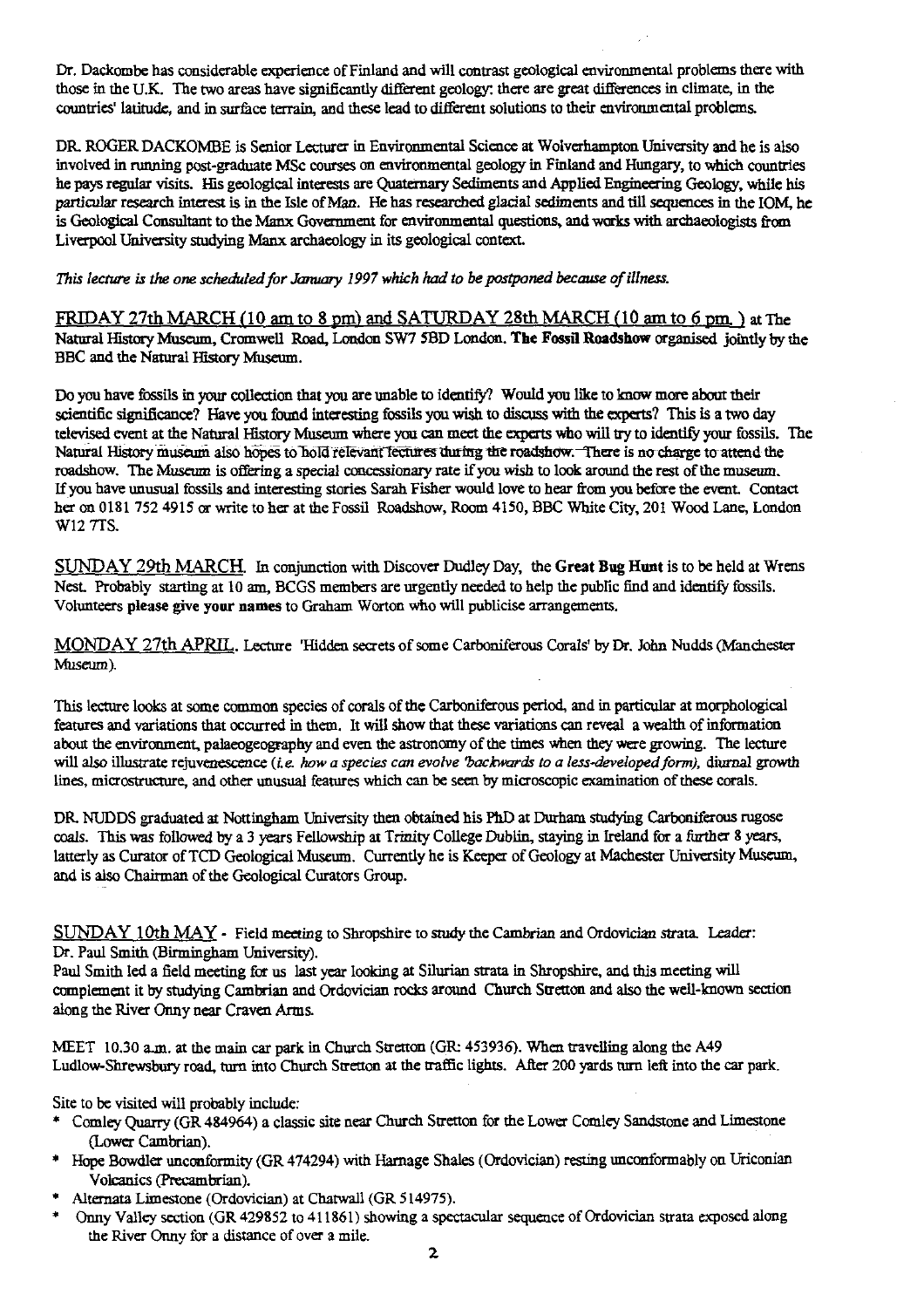DR. PAUL SMITH is Curator of the Lapworth Geological Museum, Birmingham University, and he is also on the academic staff of the School of Earth Sciences. He is one of our own members and has been a good friend of the Society in many ways, lecturing and leading field meetings, also welcoming members to the Museum for displays and lectures there.

FRIDAY 12th - SUNDAY 14th JUNE. WEEKEND FIELD MEETING to Hertfordshire, based at St. Albans. Leader: Dr. John Catt (Quaternary Geologist, Rothampstead Experimental Station, Harpenden).

This geological weekend will give us a chance to see horizons not normally available to those of us living in the West Midlands, in particular we will visit exposures from the Cretaceous, Tertiary and Quaternary periods. These will. include Lower, Middle and Upper Chalk at Totternhoe and other sites, the famous Hertfordshire Puddingstane in situ and in buildings, Lower Greensand at Leighton Buzzard/Woburn Sands and a range of glacial features.

SEE THE SEPARATE SHEET GIVING DETAILS AND AN ENQUIRY FORM WITH THIS NEWSLETTER

FRIDAY 21st - SUNDAY 23rd JUNE. Geologists Association weekend field meeting to Norfolk. BCGS members are welcome to attend. Details and booking arrangements will be announced later.

SUNDAY 5th JULY. Whole day field meeting to Snailbeach historic site. Leader: Peter Sheldrake. This will be an extended version of the evening field meeting held last June, which proved to be too short in time to fiver the various points of interest.

FRIDAY 21st - MONDAY 24th AUGUST. Geologists Association weekend field meeting to the Edinburgh area. BCGS members are welcome to attend. Details and booking arrangements will be announced later.

SUNDAY 27th SEPTEMBER. Field meeting to Southam Quarry and Burton Dassett. Leader: John Crossling (Warwickshire Museum).

**NOTE CHANGE OF DATE FOR THE MEETING BELOW - IT WAS 19TH OCTOBER** MONDAY 26h OCTOBER Lecture: "A glimpse of Namibian geology with an excursion to Kimberley and its diamonds" by Dr. AC. Waltham (Nottingham Trent University).

MONDAY 9th NOVEMBER Lecture: "the Miravelles geothermal system, Costa Rica". By Dr. C.A. Rochelle (British Geological Survey, Nottingham).

MONDAY 30th NOVEMBER. Lecture on mineralogy by Spencer Mather (Society Member).

## EDITORIAL

This newsletter brings word of exciting developments. An item absent from our programme for a number of years is a weekend field trip but this event is reinstated with the announcement of a weekend to Hertfordshire. (Which of you recall Dogellau, Hawkshead and Angelsey? Some, fm told, can still feel the aching limbs and even without the geology will never forget washing down the walls of Hawkshead youth hostel and the gourmet food and washing up ar <sup>r</sup>angements at Dogellau.) I hope that *the* visit to St Albans will be well supported. The programme illustrates the debt we owe to so many professional geologists who serve the society by giving up their limited time to enlighten us by their knowledge and inspire us with their enthusiasm. What a debt we owe to such lecturers and field leaders.

The BBC Science and the Natural History museum announce 'The Fossil Roadshow' and where the media and the Natural History Museum go, Dudley and Dudley Museum are never far behind. Thus in conjunction with Discover Dudley Day, the Great Bug Hunt is to be held at Wrens Nest on Sunday 29th March and B.C. G. S **members** are asked to play their part by offering their services to Colin Reid and his team, through Graham Worton, to spread knowledge of Dudley's fossils and transmit their enthusiasm for Geology to the residents of Dudley and surrounding areas. (See the newsletter for further details and volunteer!)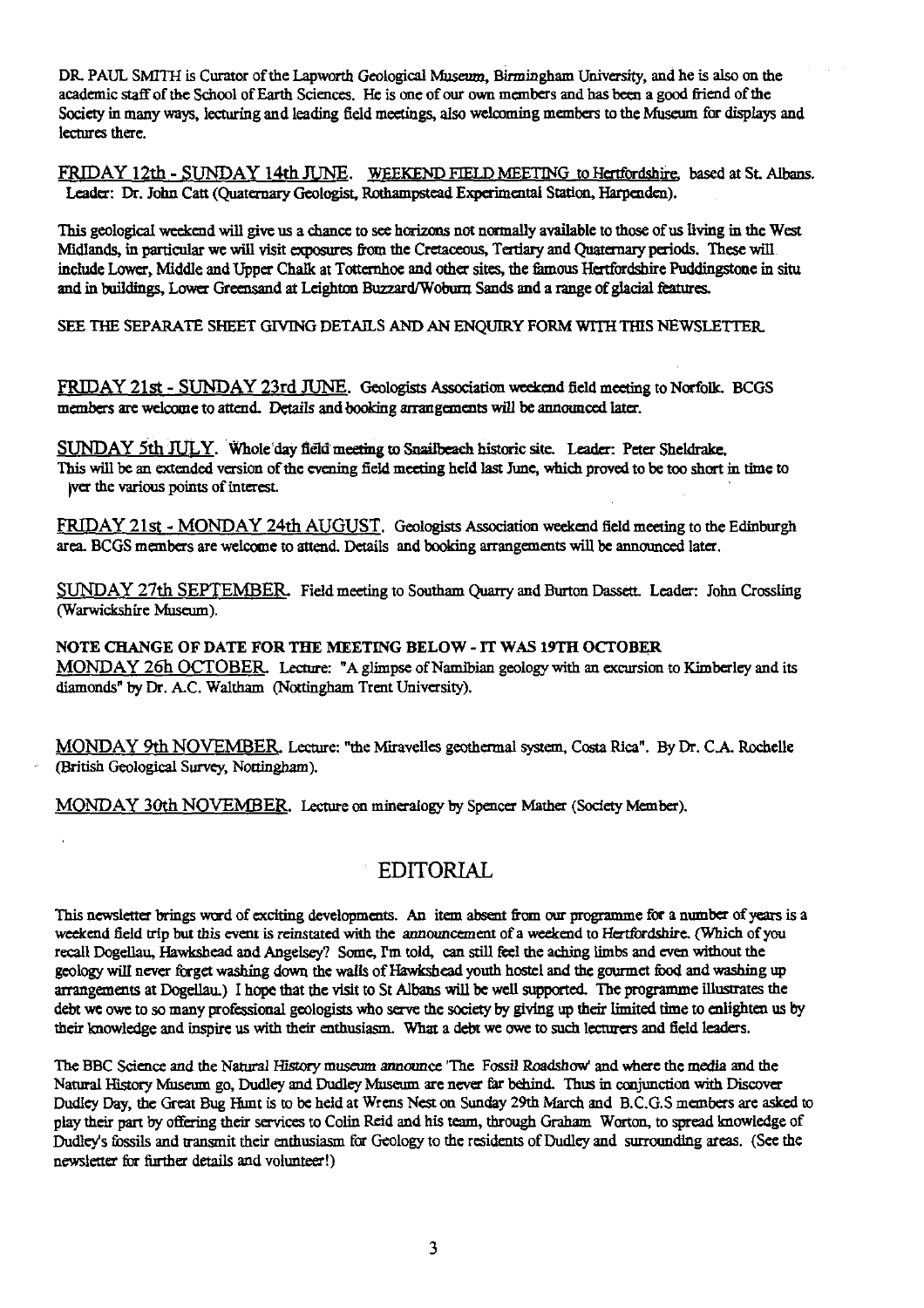## **REPORT**

Lecture on Monday 24th November. Collecting trilobites in the U.K. a Cooks Tour of productive sites by Dr. R. J. Kennedy.

As a student Bob Kennedy had to research the trilobites of south west England from Somerset to Cornwall and that was the start of his enthusiasm, for the subject resulting in his present day encyclopaedic knowledge. Paradoxically this area is tectonically smashed and has been greatly distorted by heat so that many of the fossils found are not suitable as bench marks. Since then he has studied and visited all the sites in the United Kingdom from Cornwall to Ayrshire including the old classical locations as well as new sites whose locations have not been published.

Trilobites are the best known class of marine Arthropods, were probably the most abundant animals of their time, have been found in lower Cambrian sediments but eventually became extinct in the Permian. About 13,000 species have been identified including two named by the speaker and new species are being recorded as world wide knowledge increases.

Individual species lived for long periods and their size varied from 2mrn to 65cros. All adults had head shields, thorax and tail shields but their appendages varied considerably. Some had eyes one third the size of their heads whilst others were eyeless and relied on spines to locate food. The soft body parts were protected by a carapace or shell which was shed several times as the animals grew, the number of segments of the thorax increasing with growth, with the result that the carapace for the earlier stages of growth is very different to that of adults.

The speaker warned against the discarding of the *extern*al mould *after* releasing a fossil, the surface details will frequently be well preserved and clearly revealed by a latex impression and these may not be evident on the fossil.

A hand out was provided listing the 30-40 locations where trilobites have been found and Dr. Kennedy took us on Cooks Tour providing thumb nail sketches of each site. As usual, Murphy's Law applies, that most easily accessible sites with good specimens are frequently visited so that in some cases a charge is made by the landowner and general access has been prohibited at others for various reasons. More remote sites with good specimens tend to be inaccessible, difficult to find and protected by crumbling cliffs or dangerous quarries. In one situation Highland cattle are a considerable hazard.

The locations of two excellent sites were not disclosed and details are not available for general publication. The land owners in question have made it clear that they are not prepared to allow access except in exceptional circumstances and permission will rarely be forthcoming. In a nutshell, they consider that visitors to their property interfere with their own activities however innocent the intention.

Both sites have lots of species and at one of the locations there is an unusual rock with the appearance of liquorice allsorts, consisting of a series of black and white stripes. Pyroclastic tuffs in the form of white ash has settled on the sea and has been covered with dark mud, the series being repeated several times. It is possible that at some time in the future, with a change of ownership there may be more open access, but in the meantime there are lots of locations for searching.

Following the lecture by Dr. Kennedy, Colin Reid of Dudley Museum showed a slide of the Dudley bug Calymene blumenbachii and narrated the history of a particular fossil in the museum.

About 10 years ago the museum was approached *by a* Mrs Wedge of Southampton who offered the museum a collection of trilobites which had been purchased from an antique dealer in Petworth some years previously. The collection was accepted and has been on display. The label for the particular fossil includes the initials HLH and on a visit to the British Geological Survey at Kegworth, Colin spotted that some of their specimens bore the same initials. Research revealed that H.L. Haroun was a collector and that he had purchased the specimen from John Gray of Dudley in 1862

John Gray **was** a collector, founded the Dudley and Midland Geological Society in 1842, was the proprietor of a shop dealing in fossils and also owned limestone mines. It was common practice at the time for mine owners to reward miners finding good specimens. Local records show that there were at least three shops dealing in fossils in Dudley and clearly there must have been a thriving business. The assumption is that this particular specimen came from Grays workings, was surplus to his collection and that he sold it on.

It is unlikely that the movements of the specimen from 1862 for the next 100 years will ever come to light but the story does illustrate the way in which collectors rely on finders. Will any of the specimens sold by us at the last Rock & Fossil Fair be around in 2097?

Dr. Kennedy provided a detailed hand-out on sites which is available from the Secretary.